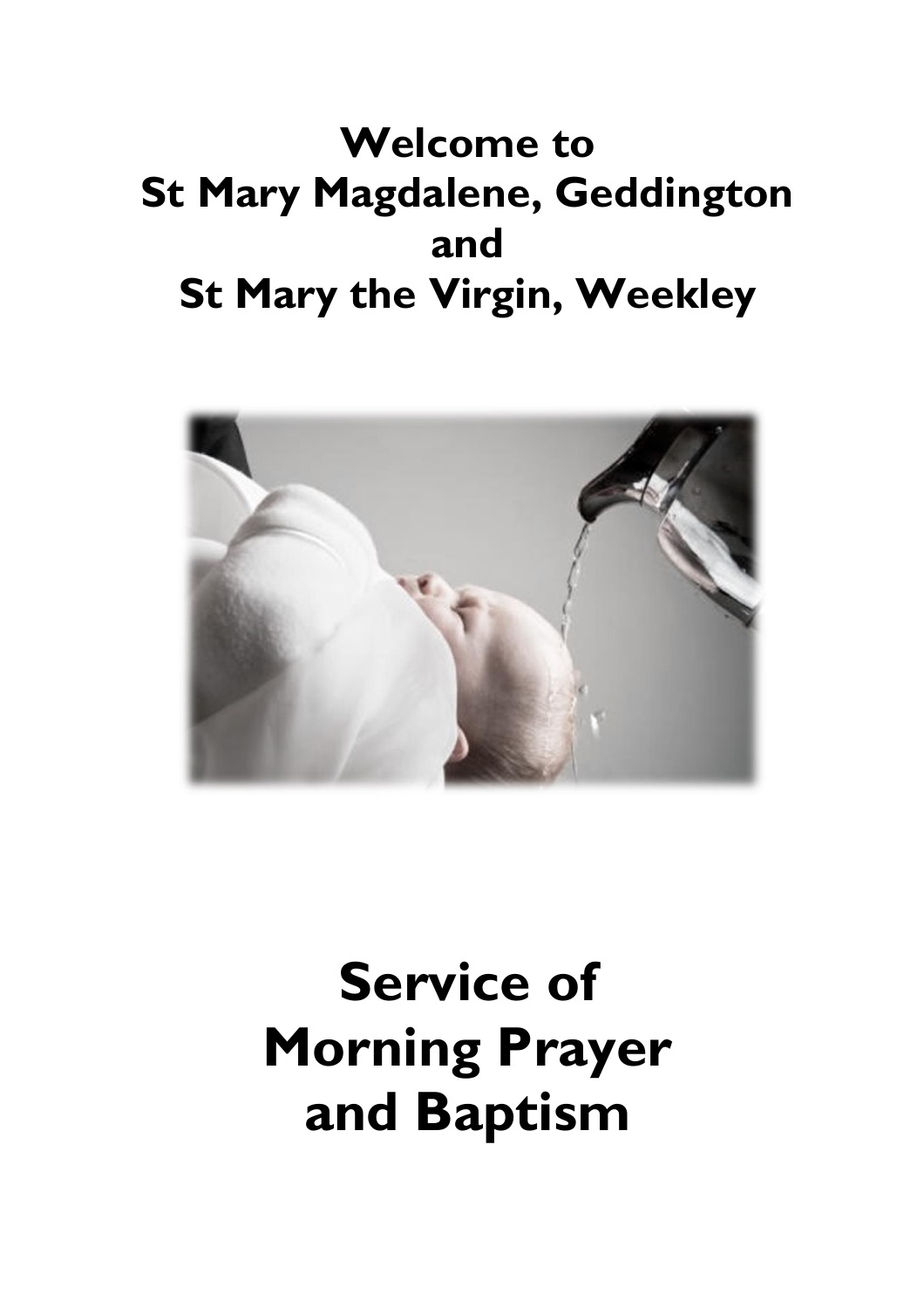### *Pastoral Introduction*

Baptism marks the beginning of a journey with God which continues for the rest of our lives, the first step in response to God's love. For all involved, particularly the candidates but also parents, godparents and sponsors, it is a joyful moment when we rejoice in what God has done for us in Christ, making serious promises and declaring the faith. The wider community of the local church and friends welcome the new Christian, promising support and prayer for the future. Hearing and doing these things provides an opportunity to remember our own baptism and reflect on the progress made on that journey, which is now to be shared with this new member of the Church.

The service paints many vivid pictures of what happens on the Christian way. There is the sign of the cross, the badge of faith in the Christian journey, which reminds us of Christ's death for us. Our 'drowning' in the water of baptism, where we believe we die to sin and are raised to new life, unites us to Christ's dying and rising, a picture that can be brought home vividly by the way the baptism is administered. Water is also a sign of new life, as we are born again by water and the Spirit. This reminds us of Jesus' baptism. And as a sign of that new life, there may be a lighted candle, a picture of the light of Christ conquering the darkness of evil. Everyone who is baptized walks in that light for the rest of their lives.

As you pray for the candidate, picture those who are being baptized with yourself and the whole Church throughout the ages, journeying into the fullness of God's love.

*Jesus said, 'I came that they may have life, and have it abundantly.' (John 10.10)*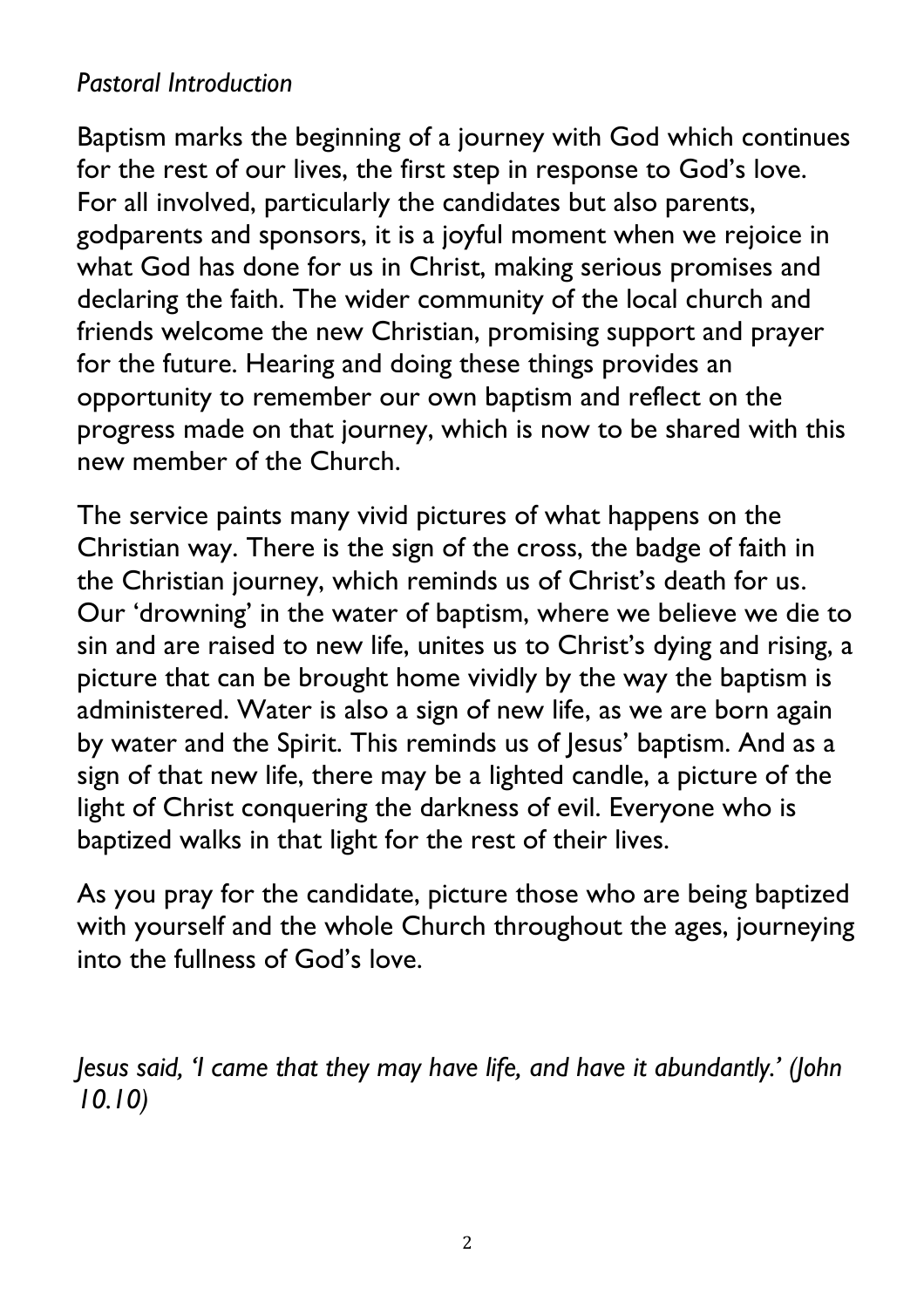### *The Greeting Please Stand*

### *Opening Hymn*

Grace, mercy and peace *Please Sit* from God our Father and the Lord Jesus Christ be with you. **And also with you.**

The works of the Lord are great: **his mercy endures for ever.**

*Prayer for Renewal* 

Be with us, Spirit of God; **Nothing can separate us from your love.** 

Breathe on us, breath of God; **Fill us with your saving power.** 

Speak in us, wisdom of God; **Bring strength, healing, and peace.** 

Let us bless the Father, and the Son, and the Holy Spirit. **Let us praise and bless God for ever.** 

### *Confession*

We acknowledge our sin and failure to God

You raise the dead to life in the Spirit: Lord, have mercy.

### **Lord, have mercy.**

You bring pardon and peace to the broken in heart: Christ, have mercy. **Christ, have mercy.**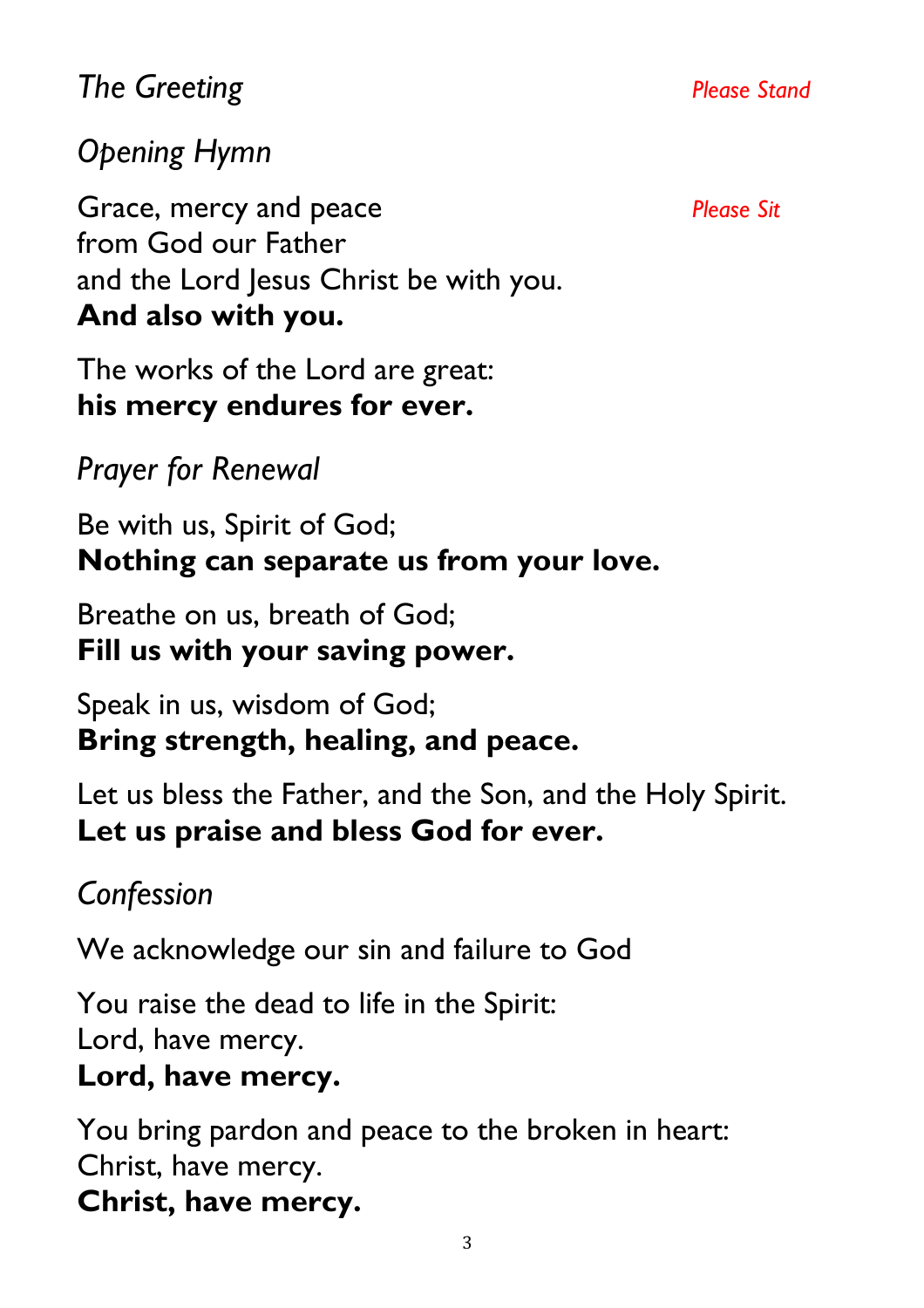You make one by your Spirit the torn and divided: Lord, have mercy.

### **Lord, have mercy.**

May the God of love and power forgive you and free you from your sins, heal and strengthen you by his Spirit, and raise you to new life in Christ our Lord. **Amen.** 

### *Prayer for the Day Please Sit*

Heavenly Father, by the power of your Holy Spirit you give to your faithful people new life in the waters of baptism. Guide and strengthen us by the same Spirit, that we who are born again may serve you in faith and love, and grow into the full stature of your Son, Jesus Christ, who is alive and reigns with you in the unity of the Holy Spirit now and for ever. **Amen**

*First Reading at the end of the reading the following response is said:*

For the word of God in Scripture, for the word of God among us, for the word of God within us, **thanks be to God.**

**The Gospel Reading** *Remain Standing Remain Standing* 

Hear the Gospel of our Lord Jesus Christ according to ....... **Glory to you, O Lord.**

*Hymn Please Stand*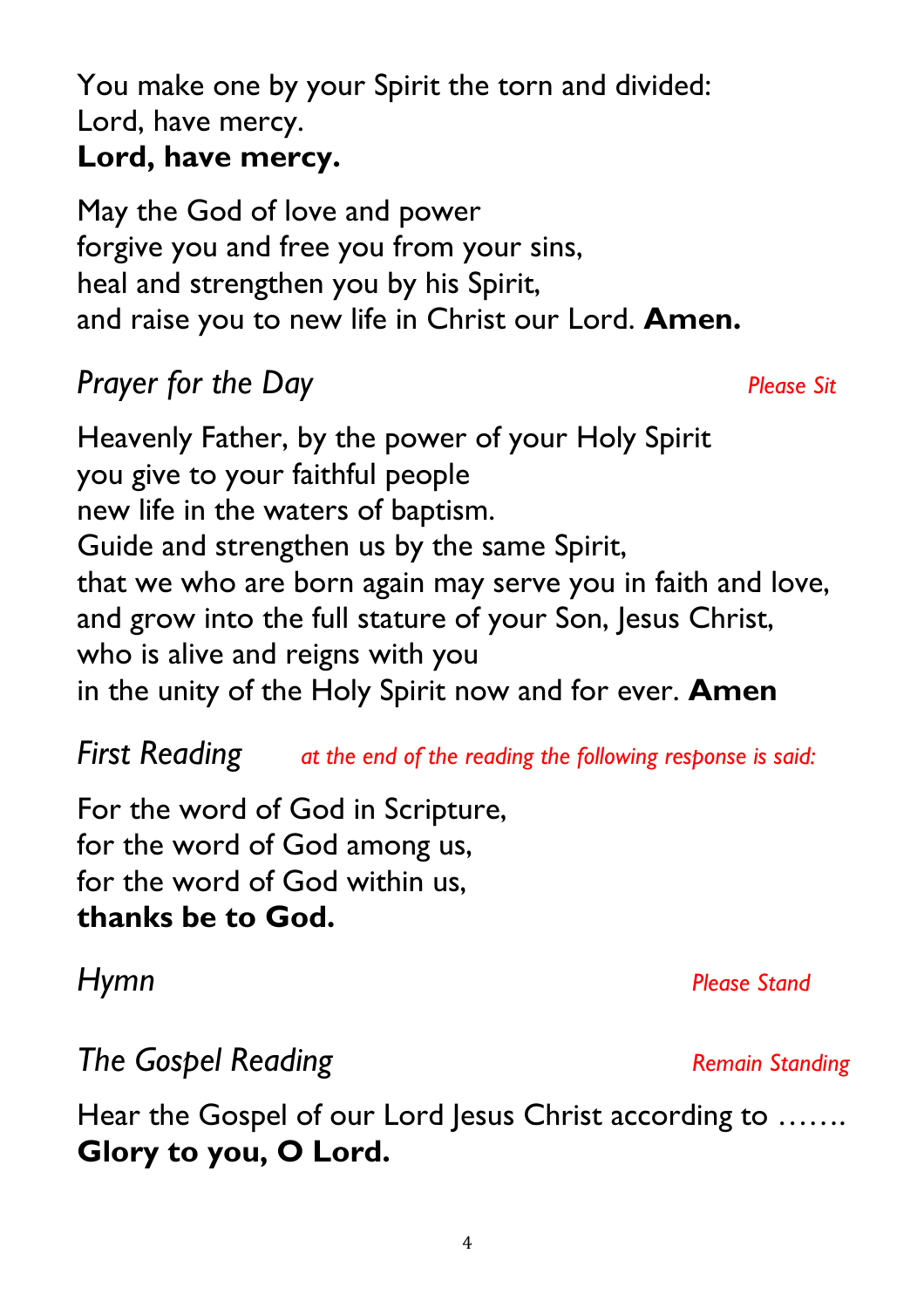### *at the end of the reading the following response is said:* This is the Gospel of the Lord. **Praise to you, O Christ.**

*Sermon Please Sit*

*The Baptism The minister invites Parents and Godparents to come up*

Our Lord Jesus Christ has told us that to enter the kingdom of heaven we must be born again of water and the Spirit, and has given us baptism as the sign and seal of this new birth. Here we are washed by the Holy Spirit and made clean. Here we are clothed with Christ, dying to sin that we may live his risen life. As children of God, we have a new dignity and God calls us to fullness of life.

Faith is the gift of God to God's people. In baptism the Lord is adding to our number those whom he is calling.

Jesus said, 'Let the children come to me. Do not stop them'.

We thank God for *N* who has come to be baptized today. Christ loves *N* and welcomes them into his Church.

So I ask you all: Will you support *N* as they begin their journey of faith? **We will**

Will you help *N* to live and grow within God's family? **We will**

*The minister addresses the parents and godparents*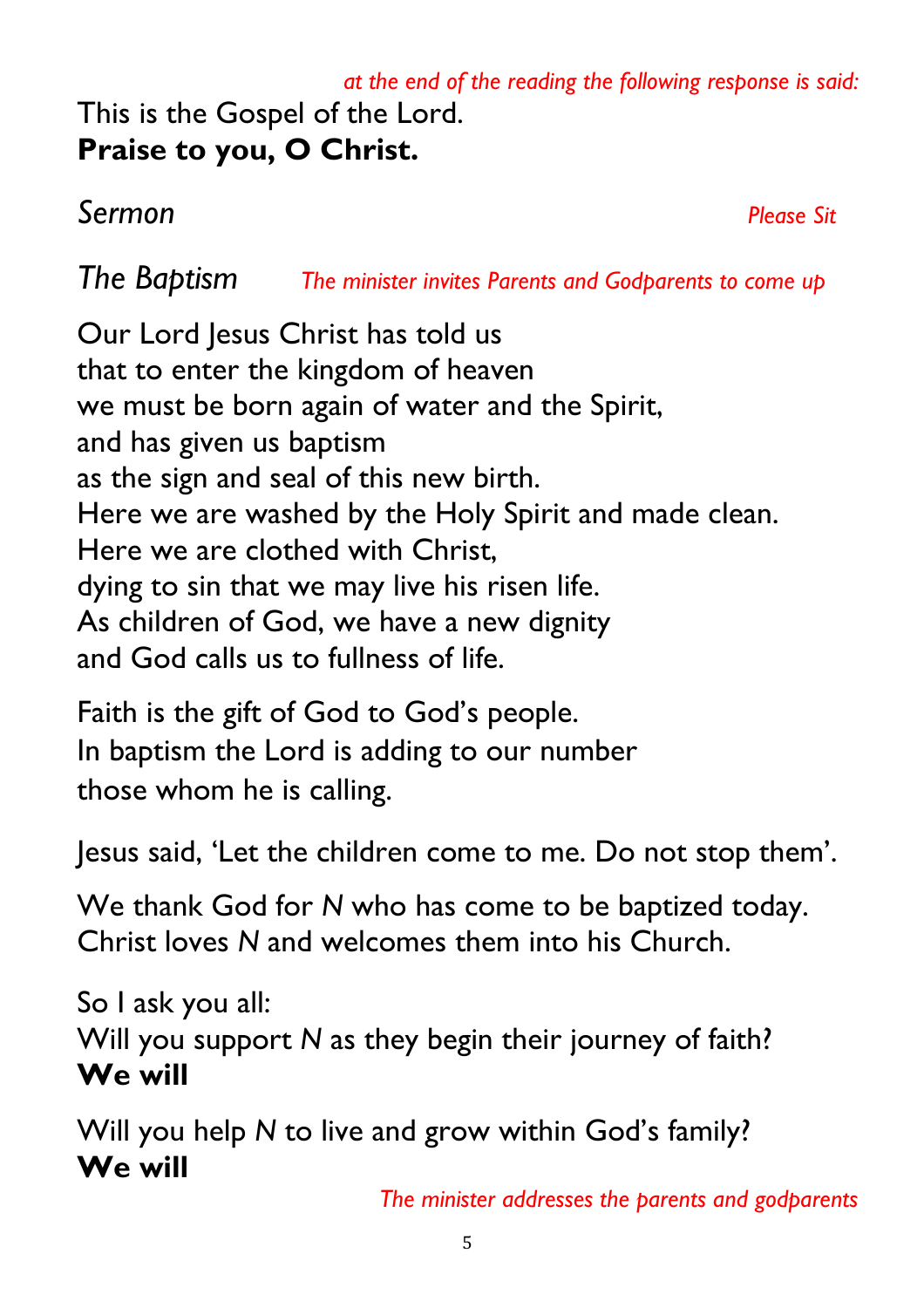God knows each of us by name and we are his. Parents and godparents, you speak for *N* today. Will you pray for *N*, and help them to follow Christ? **We will**

*The Decision The Parents, Godparents declare their own Christian faith*

We all wander far from God and lose our way: Christ comes to find us and welcomes us home. In baptism we respond to his call.

Therefore I ask: Do you turn away from sin? **I do**

Do you reject evil? **I do**

Do you turn to Christ as Saviour? **I do**

Do you trust in him as Lord? **I do**

*Signing With the Cross*

Christ claims you for his own. Receive the sign of his cross.

Do not be ashamed of Christ.

You are his for ever.

### **Stand bravely with him against all the powers of evil, and remain faithful to Christ to the end of your life.**

May almighty God deliver you from the powers of darkness, and lead you in the light and obedience of Christ. **Amen**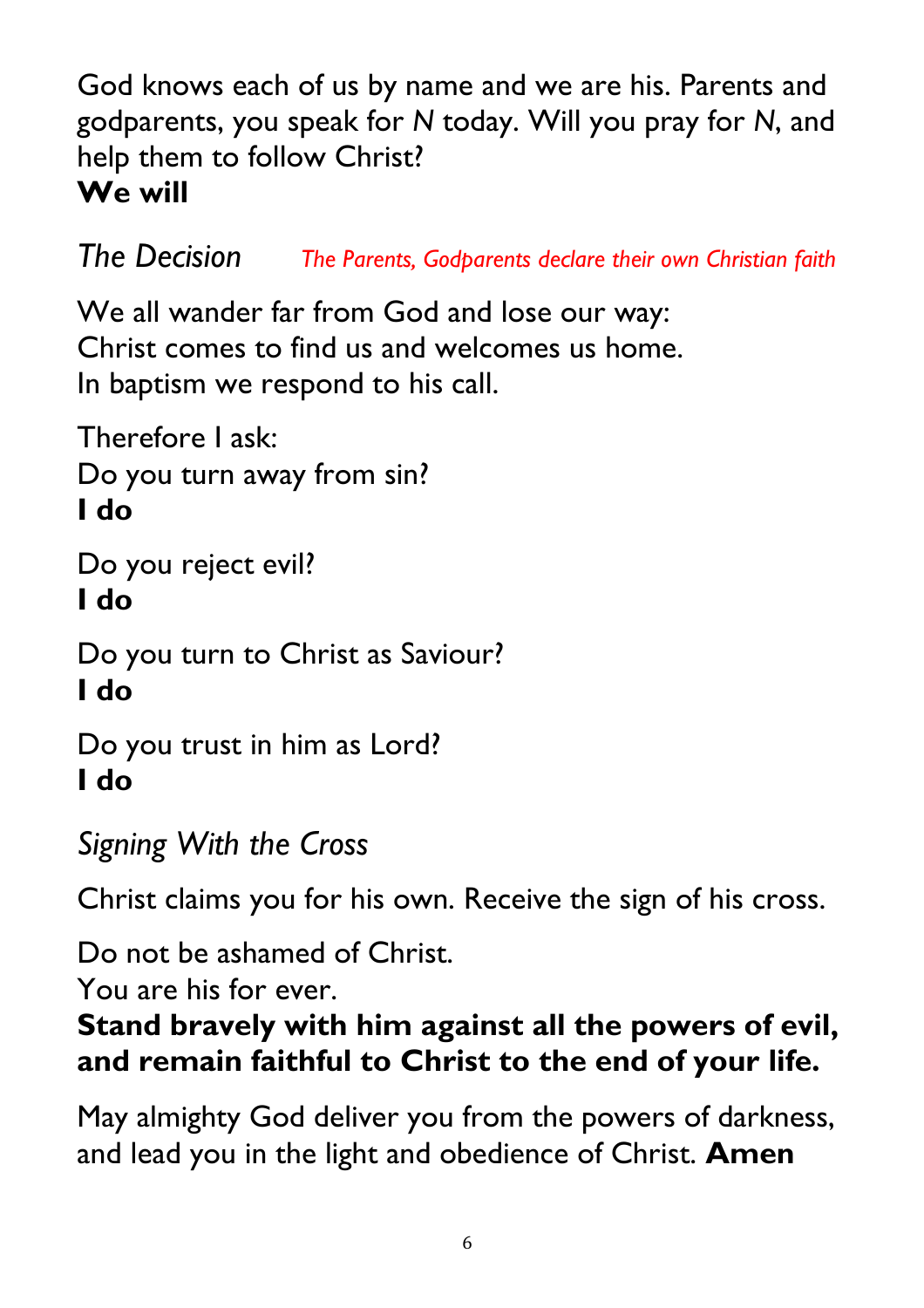### *Prayer Over the Water*

We praise you, loving Father, for the gift of your Son Jesus. He was baptized in the River Jordan, where your Spirit came upon him and revealed him as the Son you love.

He sent his followers to baptize all who turn to him. Now, Father, we ask you to bless this water, that this child who is baptized in it may be cleansed in the water of life, and, filled with your Spirit may know that they are loved as your child, safe in Christ for ever. **Amen.**

### *We say Together What we Believe*

Let us affirm, together with those who are being baptized, our common faith in Jesus Christ.

Do you believe and trust in God the Father, source of all being and life, the one for whom we exist? **I believe and trust.**

Do you believe and trust in God the Son, who took our human nature, died for us and rose again? **I believe and trust.**

Do you believe and trust in God the Holy Spirit, who gives life to the people of God and makes Christ known in the world? **I believe and trust.**

This is the faith of the Church. **This is our faith. We believe and trust in one God, Father, Son and Holy Spirit.**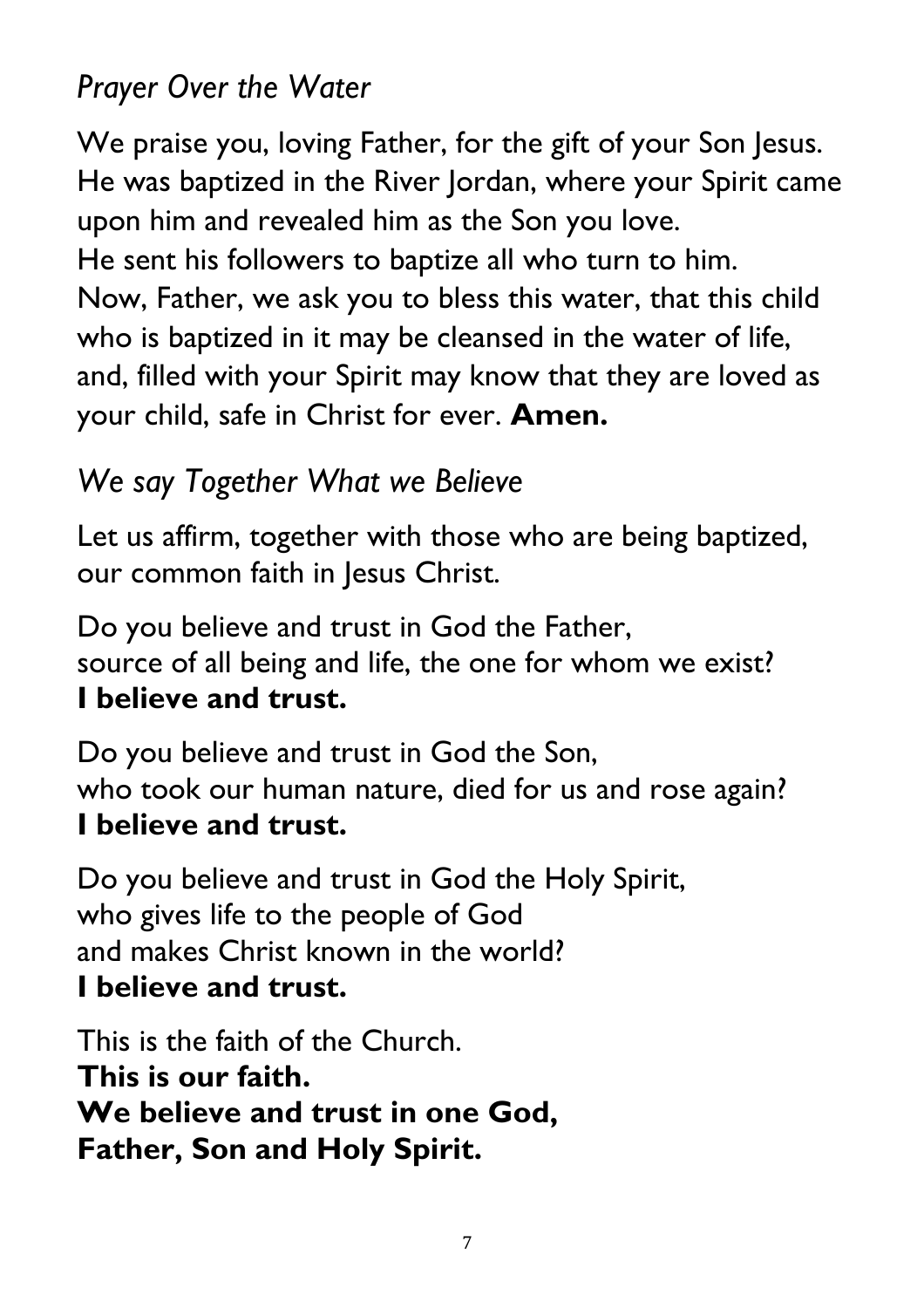*N*, I baptize you in the name of the Father, and of the Son, and of the Holy Spirit. **Amen**

*N*, you have been clothed with Christ. As many as are baptized into Christ have put on Christ.

May God, who has received you by baptism into his Church, pour upon you the riches of his grace, that within the company of Christ's pilgrim people you may daily be renewed by his anointing Spirit, and come to the inheritance of the saints in glory. **Amen**

*The Baptismal party returns to their seats*

### *The Commission*

*N*, it has been good to welcome you to *St Mary Magdalene/St Mary the Virgin* for your baptism. Baptism joins us to Christ and to his whole Church, in earth and in heaven. At *St Mary Magdalene/St Mary the Virgin*, we shall do all that we can to ensure that this is a welcoming place for you.

*N*, we pray that you will come closer to God as you grow in faith, as you read your Bible, as you pray and as you come to church. We will also be praying for you as you prepare for your confirmation.

Parents and godparents, the example that you give by prayer and the life that you lead will profoundly affect *N* in the whole of *his/her* future life. Remember to ask for God's help, and pray for *N* often, as we pray for you.

Let us now pray for grace in guiding *N* in the way of faith.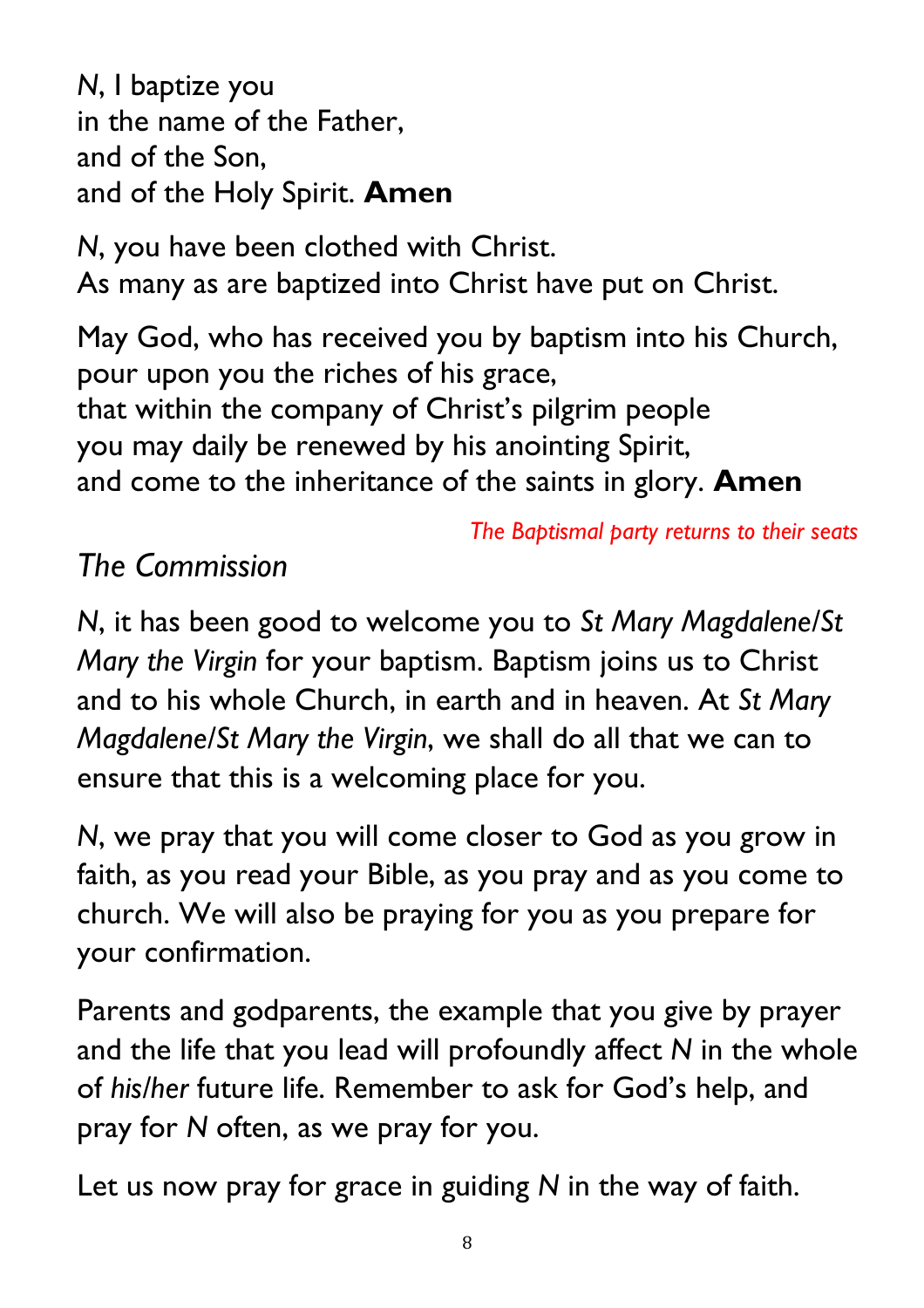Faithful and loving God, bless *N* parents. Grant them your gifts of love, wisdom and faith. Pour upon them your healing and reconciling love, and protect their home from all evil. Fill them with the light of your presence and establish them in the joy of your kingdom, through Jesus Christ our Lord. **Amen**

*N*, today God has touched you with his love and given you a place among his people. God promises to be with you in joy and in sorrow, to be your guide in life, and to bring you safely to heaven. In baptism God invites you on a life-long journey. Together with all God's people you are invited to explore the way of Jesus and grow in friendship with God, in love for his people, and in serving others. With us you will be invited to listen to the word of God and to receive the gifts of God. **Amen**

### *The Welcome and Peace Please Stand*

There is one Lord, one faith, one baptism: *N*, by one Spirit we are all baptized into one body.

### **We welcome you into the family of faith; we are children of the same heavenly Father; we welcome you.**

We are all one in Christ Jesus. We belong to him through faith, heirs of the promise of the Spirit of peace.

The peace of the Lord be always with you **and also with you.**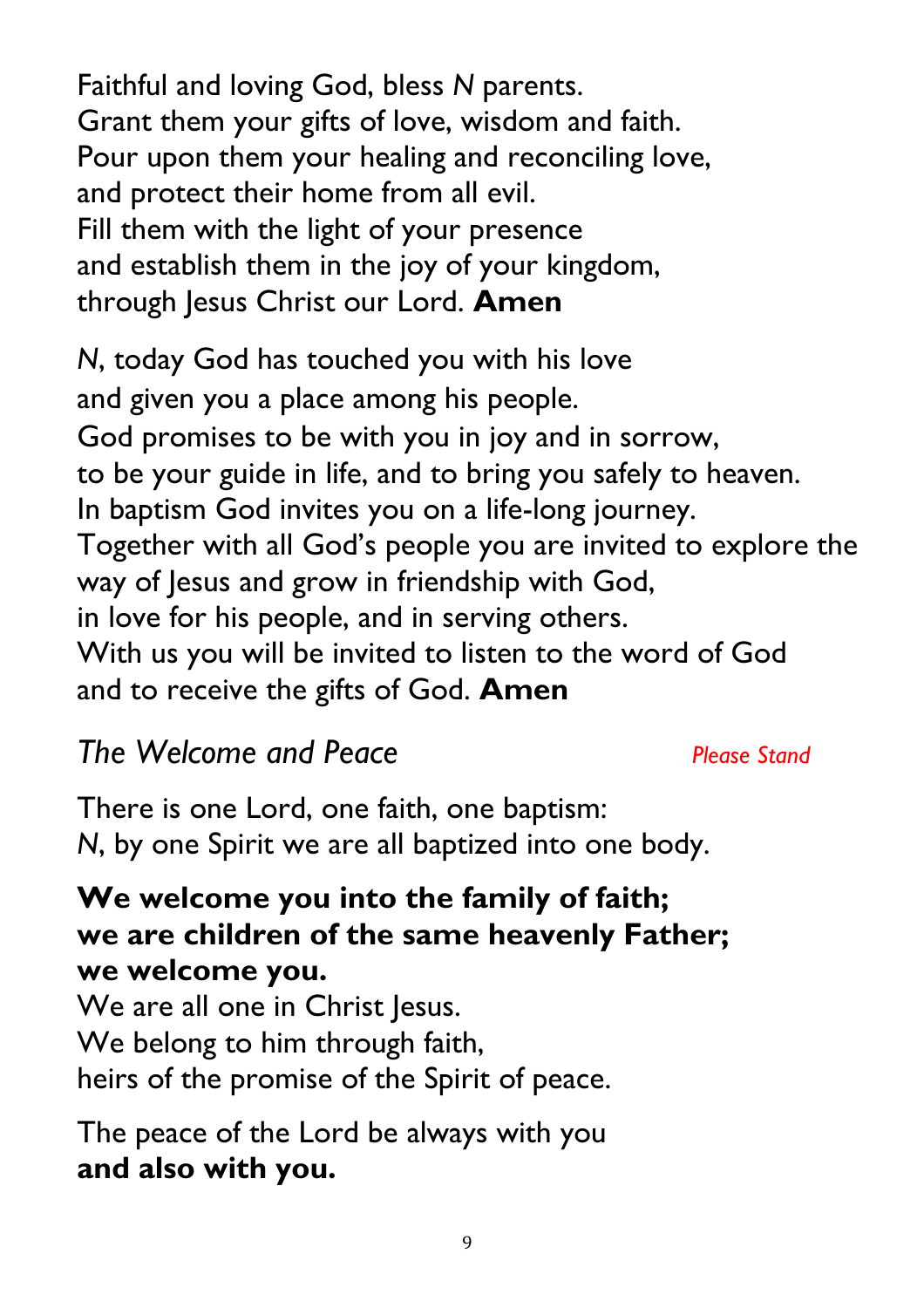10 *Final Hymn Please Stand*

Let us offer one another a sign of peace.

*Hymn (during which a collection is taken) Please Stand*

*Prayers of Intercession Please sit or kneel*

*We conclude our prayers with the Lord's Prayer*

**Our Father in heaven, hallowed be your name, your kingdom come, your will be done, on earth as in heaven. Give us today our daily bread. Forgive us our sins as we forgive those who sin against us. Lead us not into temptation but deliver us from evil. For the kingdom, the power, and the glory are yours now and for ever. Amen.**

*Notices*

*The Blessing*

The Spirit of truth lead you into all truth, give you grace to confess that Jesus Christ is Lord, and strengthen you to proclaim the word and works of God; and the blessing of God almighty, the Father, the Son, and the Holy Spirit, be among you and remain with you always. **Amen**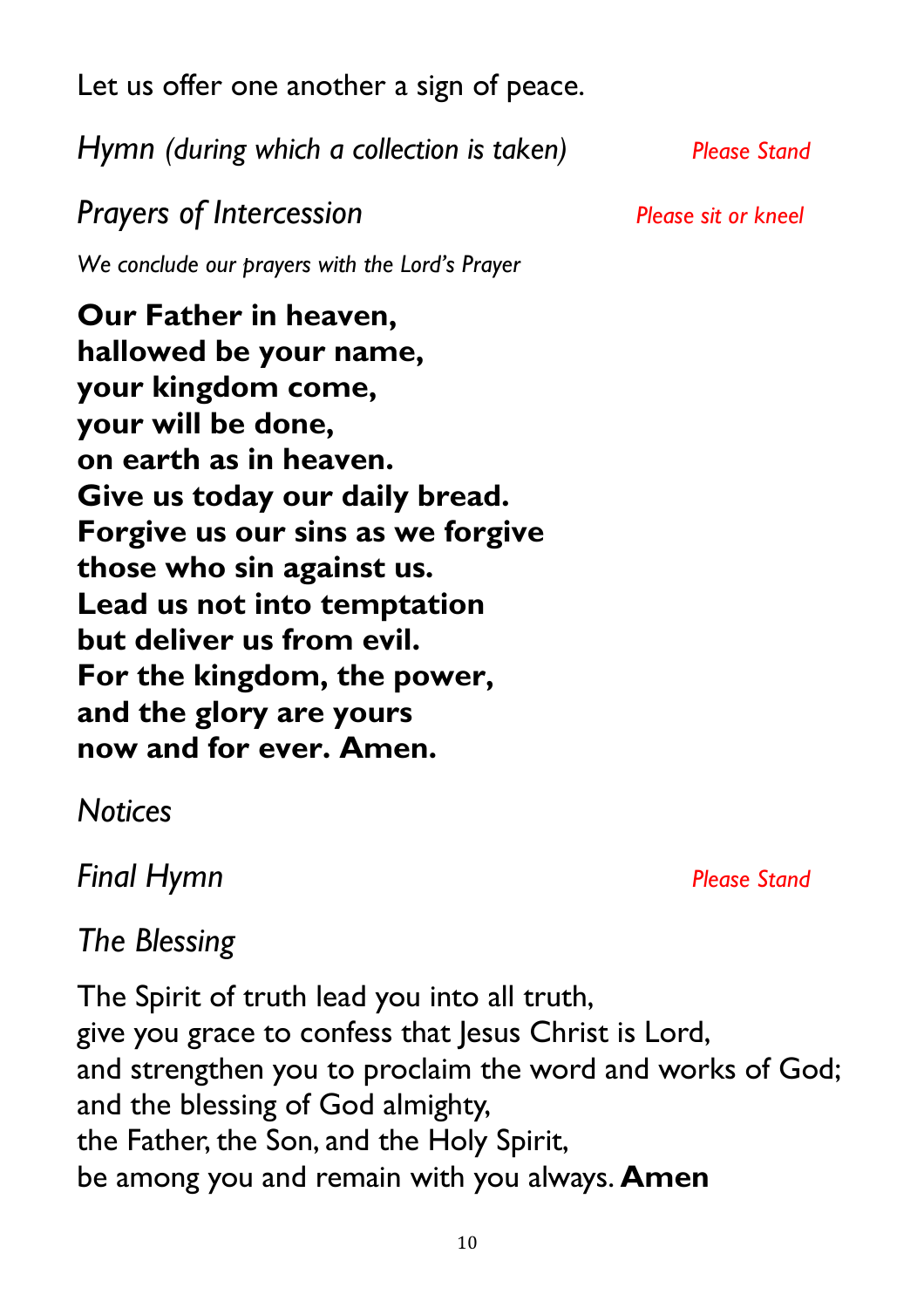*Giving of a Lighted Candle*

God has delivered us from the dominion of darkness and has given us a place with the saints in light.

*N*, you have received the light of Christ; walk in this light all the days of your life. **Shine as a light in the world to the glory of God the Father.**

*Sending Out*

Go in the light and peace of Christ. **Thanks be to God.**